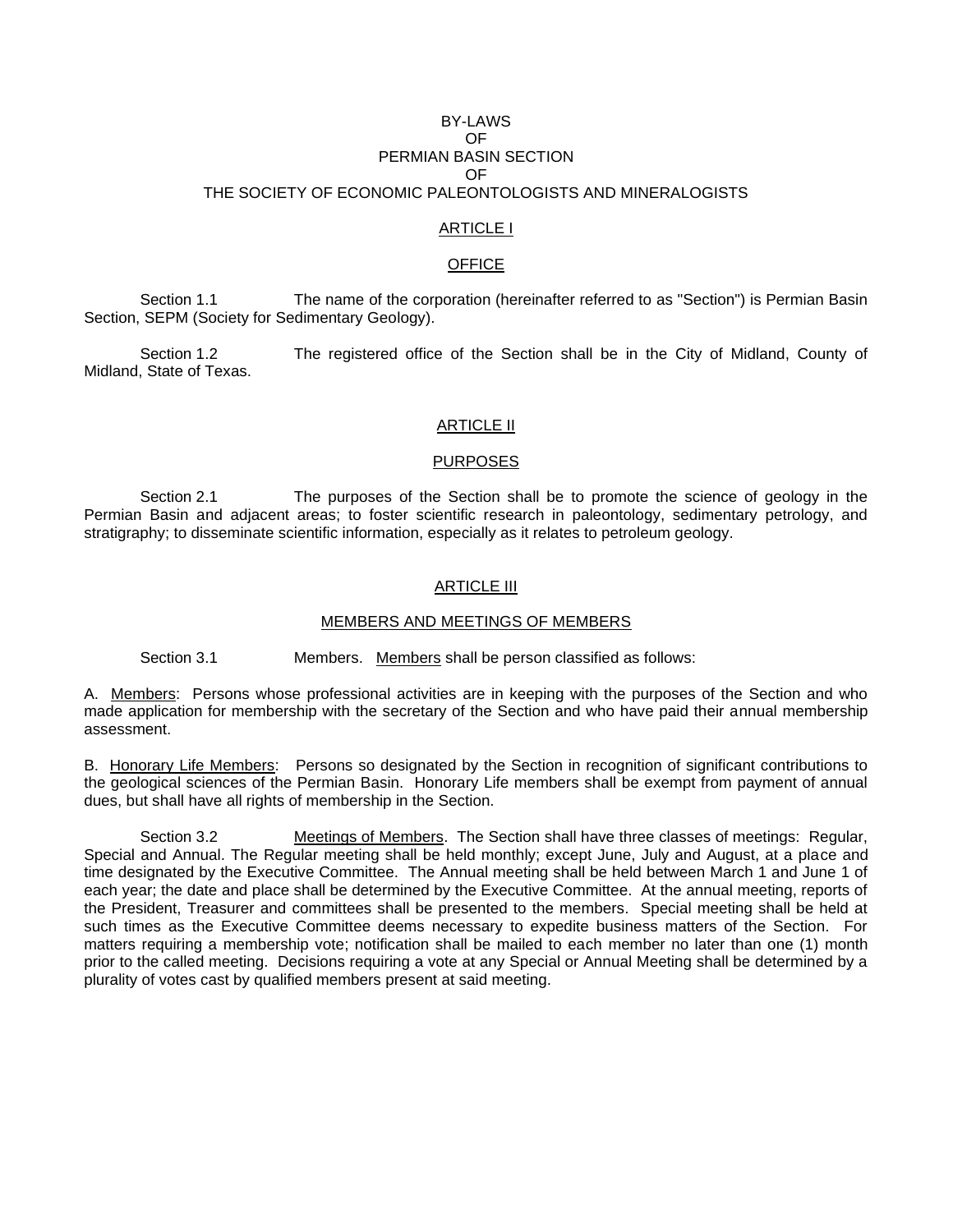### ARTICLE IV

#### **OFFICERS**

Section 4.1 The officers of the Section shall be a President, a President-Elect, a First Vice President, a Second Vice President, a Treasurer, and a Secretary. The President and First Vice President may not succeed themselves in office except that if a vice president replaces the President, he or she is eligible for election to a full term as President

Section 4.2 The President shall be the chief executive officer of the Section and shall preside over all meetings of the Section and Executive Committee. The President shall represent the Section at the Annual Meeting of the SEPM (Society for Sedimentary Geology).

Section 4.3 The President Elect. The President-Elect shall serve for one (1) year as such, and in the following year he shall assume the office of President. He or she shall have no administrative authority except as a member of the Executive Committee. The President-Elect shall become acquainted with all the details of the office of President and shall perform such duties as may be assigned by the President or Executive Committee.

Section 4.4 The First Vice President shall assume the duties of the President in the case of his or her absence or disability and shall perform such duties as may be assigned by the President or Executive Committee.

Section 4.5 The Second Vice President shall assume the duties of the First Vice President in his or her absence; and shall perform such duties as assigned by the President or the Executive Committee. He or she shall serve as representative of all out-of-Midland members at meetings of the Executive Committee.

Section 4.6 The Secretary shall keep records of the proceedings of the Section as well as a complete list of the membership. The Secretary shall prepare and mail all notices, membership application blanks, and other materials necessary to the business of the Section. In the absence of both Vice Presidents and the President, the Secretary shall assume the duties of the President.

Section 4.7 The Treasurer shall have custody of all funds of the Section. The Treasurer shall keep account of receipts and disbursements and shall submit an annual financial report to the membership at the Annual Meeting.

# ARTICLE V

# EXECUTIVE COMMITTEE

Section 5.1 **Authority:** The executive authority of the Section shall be vested in the Executive Committee which shall consist of the six (6) duly elected officers. Three (3) members of the Executive Committee shall constitute a quorum. The Executive Committee shall have control and management of the affairs and the funds of the Section. The normal business matters of the Executive Committee shall be determined by a majority vote of a quorum of its members present. Any act required by law to be taken by the Executive Committee may be taken without a meeting if a consent in writing, setting forth the action so taken, shall be signed by all members of the Executive Committee. The Executive Committee shall be empowered to appoint various committees to carry out such functions of the Section's business as it shall designate.

Section 5.2 Vacancies in Office:

A. Office of President: A vacancy in the office of President shall be filled by the First Vice President.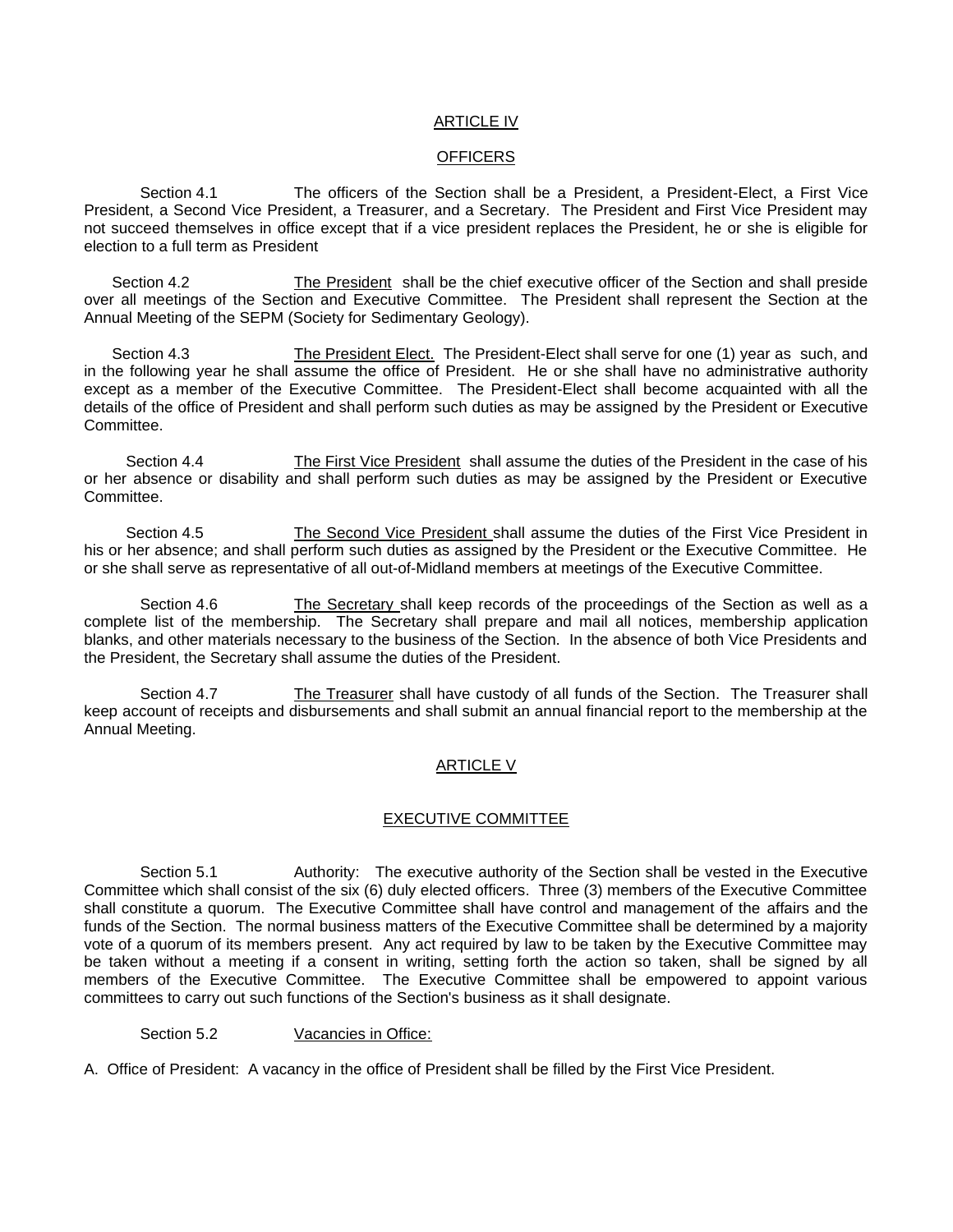B. Office of President-Elect: A vacancy in the office of President Elect shall be filled by a special election. The President shall appoint a special nominating committee which will submit two or more nominees to the Secretary within one month of the vacancy. The Secretary shall mail ballots to each member of the Section with the nominations for President-Elect arranged in alphabetical order, with a space for a write-in candidate. The return ballots from qualified voting members of the Section, received by the Secretary within thirty (30) days of issuance, shall be counted by a ballot committee. The candidate receiving a plurality of votes cast shall be declared elected to office.

C. Other Officers: Other vacancies occurring in the Executive Committee shall be filled by a majority vote of the Executive Committee.

#### ARTICLE VI

# DUES

Section 6.1 The Section shall carry its memberships on a June 1 to June 1 basis. Changes in the annual dues for members of the Section shall be recommended by the Executive Committee for approval by a simple majority of attending members at a Special or Annual Meeting. Annual dues statements shall be mailed to each member before June 1 of each year.

Section 6.2 Members who have not paid their annual dues by October 1 shall be dropped from the membership roll and shall forfeit all rights of membership. Members dropped for non-payment of dues may apply for reinstatement and shall be reinstated provided settlement is made of any and all outstanding indebtedness to the Section.

## ARTICLE VII

#### **ELECTIONS**

Section 7.1 The President shall appoint a nominating committee, and instruct such committee to submit to the Secretary, before March 1 of each year, two or more nominees for each of the five elective offices.

Section 7.2 Ballots containing the nominations for officers, arranged alphabetically under each office, with spaces for write-in candidates, shall be prepared by the Secretary and mailed to each member of the Section on or before March 20. The returned ballots of qualified members received by the Secretary on or before April 15 of each year shall be counted by a ballot committee. Any candidate for an office receiving a plurality of the votes cast for that office shall be declared elected. Results of balloting shall be announced at the next Regular and Annual Meeting. The new officers shall assume office on June 1.

## ARTICLE VIII

#### AWARDS

Section 8.1 **Honorary Life Member.** The Executive Committee shall each year appoint at least two Honorary Life Members of the Section who shall act as a committee to nominate no more than one person per year for Honorary Life Membership. Honorary Life Member nominees shall be elected on the basis of their recognized contributions to the geologic sciences in the Permian Basin. The awardee need not be a member of the Section, but must be living at the time of nomination. The nominee for the Honorary Life Membership award must have approval by a majority vote of the Executive Committee. The award shall be announced and, if the awardee is in attendance, presented at the Annual Meeting of the Section.

Section 8.2 Dedicated Service Award. A committee comprised of at least two past presidents shall be appointed by the Executive Committee to nominate one individual per year to receive the Dedicated Service Award. This award will be granted to honor an individual member in good standing who, in whatever